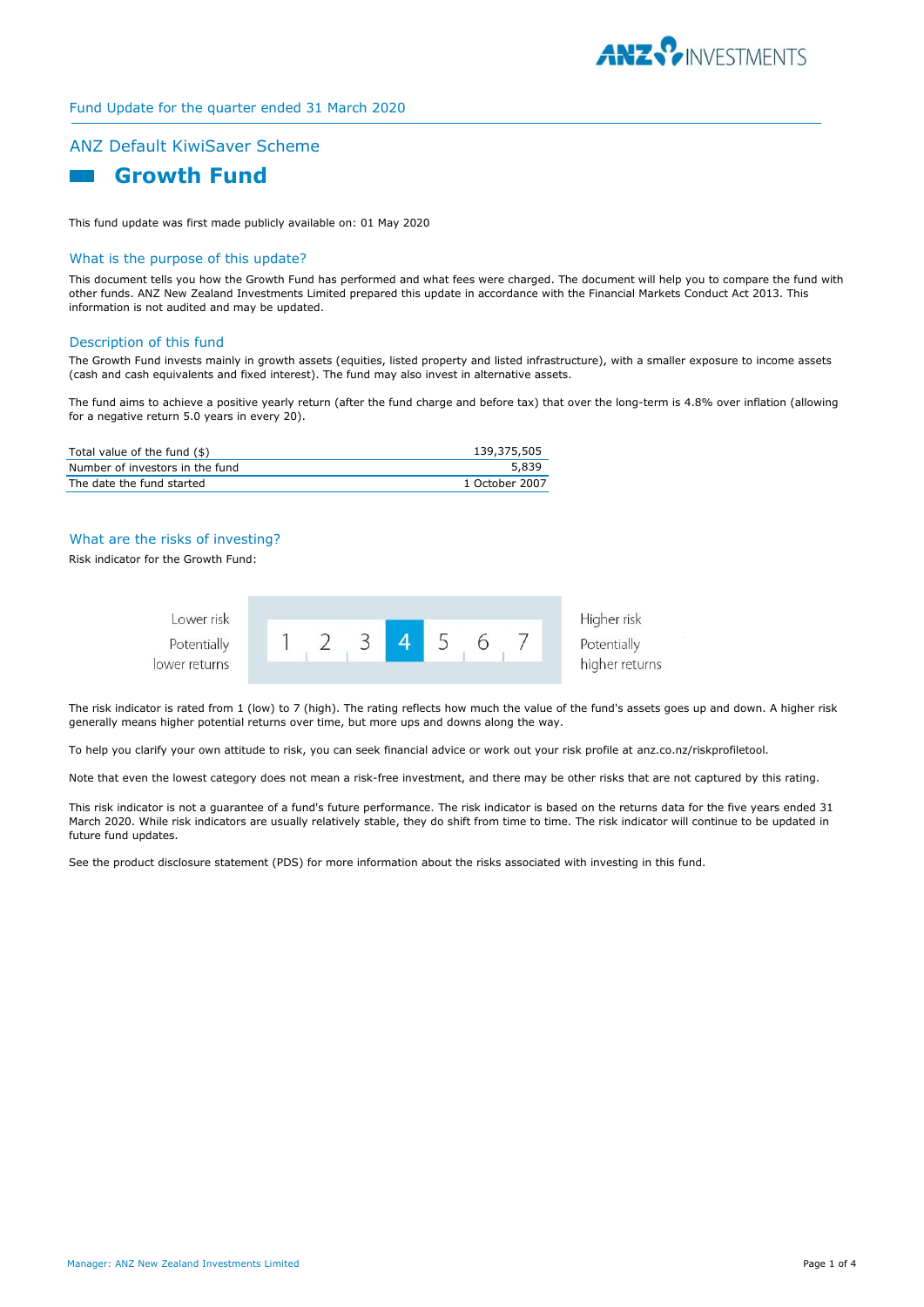# How has the fund performed?

|                                               | Average over past<br>five vears | Past vear |
|-----------------------------------------------|---------------------------------|-----------|
| Annual return                                 |                                 |           |
| (after deductions for charges and tax)        | 4.14%                           | -5.33%    |
| <b>Annual return</b>                          |                                 |           |
| (after deductions for charges but before tax) | 4.83%                           | -5.77%    |
| Market index annual return                    |                                 |           |
| (reflects no deduction for charges and tax)   | 5.64%                           | $-4.67\%$ |

The market index annual return is calculated using the target investment mix and the indices of each asset class.

Additional information about the market index is available in the statement of investment policy and objectives on the offer register at www.disclose-register.companiesoffice.govt.nz.



# **Annual return graph**

This shows the return after fund charges and tax for each of the last 10 years ending 31 March. The last bar shows the average annual return for the last 10 years, up to 31 March 2020.

**Important:** This does not tell you how the fund will perform in the future.

Returns in this update are after tax at the highest prescribed investor rate (PIR) of tax for an individual New Zealand resident. Your tax may be lower.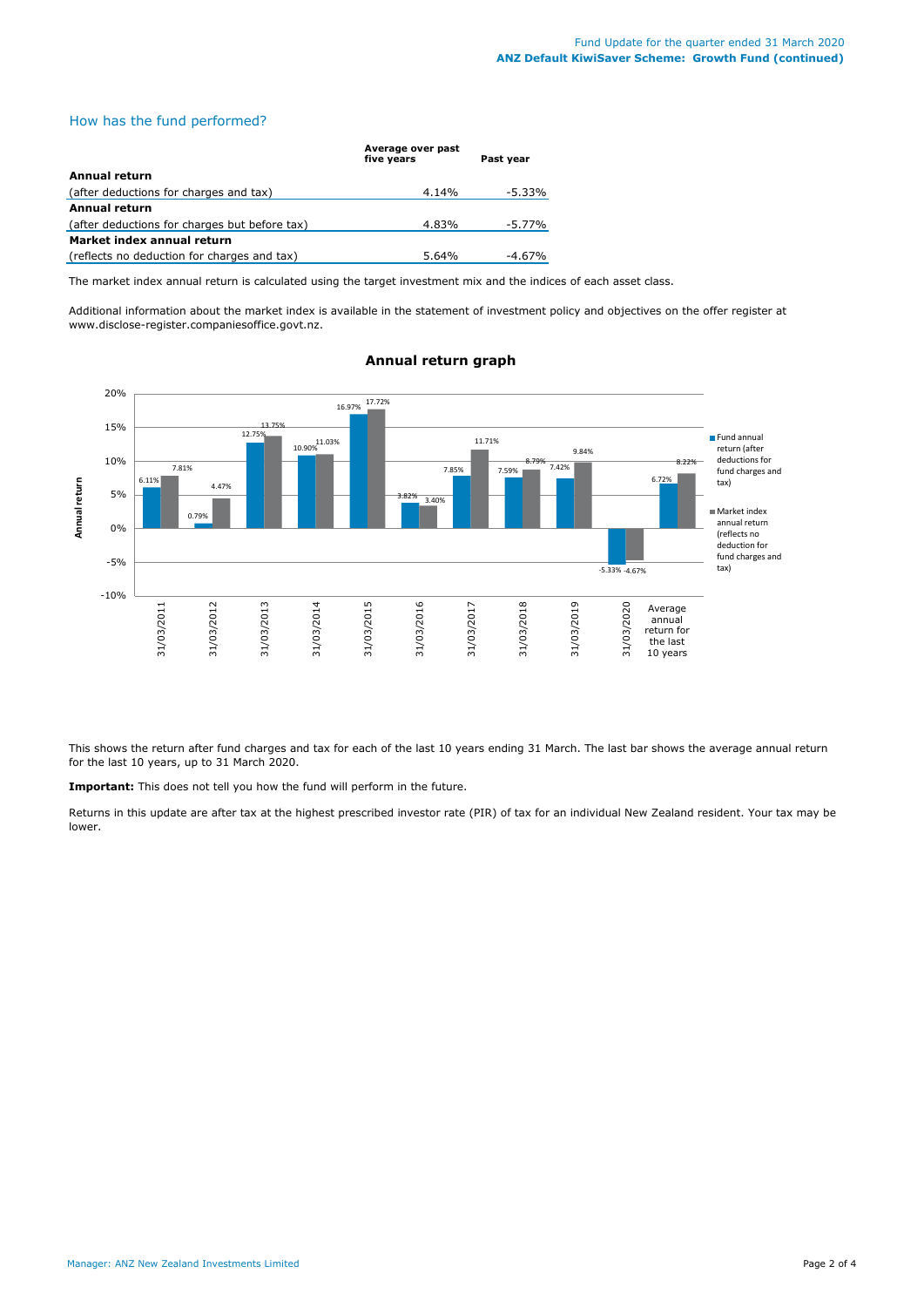### What fees are investors charged?

Investors in the Growth Fund are charged fund charges. In the year to 31 March 2019 these were:

|                                             | % of net asset value          |
|---------------------------------------------|-------------------------------|
| Total fund charges <sup>1</sup>             | 1.06%                         |
| Which are made up of:                       |                               |
| Total management and administration charges | 1.06%                         |
| Including:                                  |                               |
| Manager's basic fee                         | 1.00%                         |
| Other management and administration charges | $0.06\%$                      |
| Total performance based fees                | $0.00\%$                      |
|                                             |                               |
|                                             | Dollar amount per<br>investor |

| <b>Other charges</b>         |  |
|------------------------------|--|
| Membership Fee <sup>2*</sup> |  |

\* From 1 April 2019, the membership fee was removed for members under 18 years and reduced from \$24 to \$18 per year for all other members.

Investors are not currently charged individual action fees for specific actions or decisions (for example, for withdrawing from or switching funds). See the PDS for more information about Scheme fees.

Small differences in fees and charges can have a big impact on your investment over the long term.

### Example of how this applies to an investor

Sarah had \$10,000 in the fund at the start of the year and did not make any further contributions. At the end of the year, Sarah incurred a loss after fund charges were deducted of \$533 (that is -5.33% of her inital \$10,000). Sarah also paid \$24 in other charges. This gives Sarah a total loss after tax of \$557 for the year.

# What does the fund invest in?

# **Actual investment mix<sup>3</sup> Target investment mix<sup>3</sup>**

This shows the types of assets that the fund invests in. This shows the mix of assets that the fund generally intends to invest in.